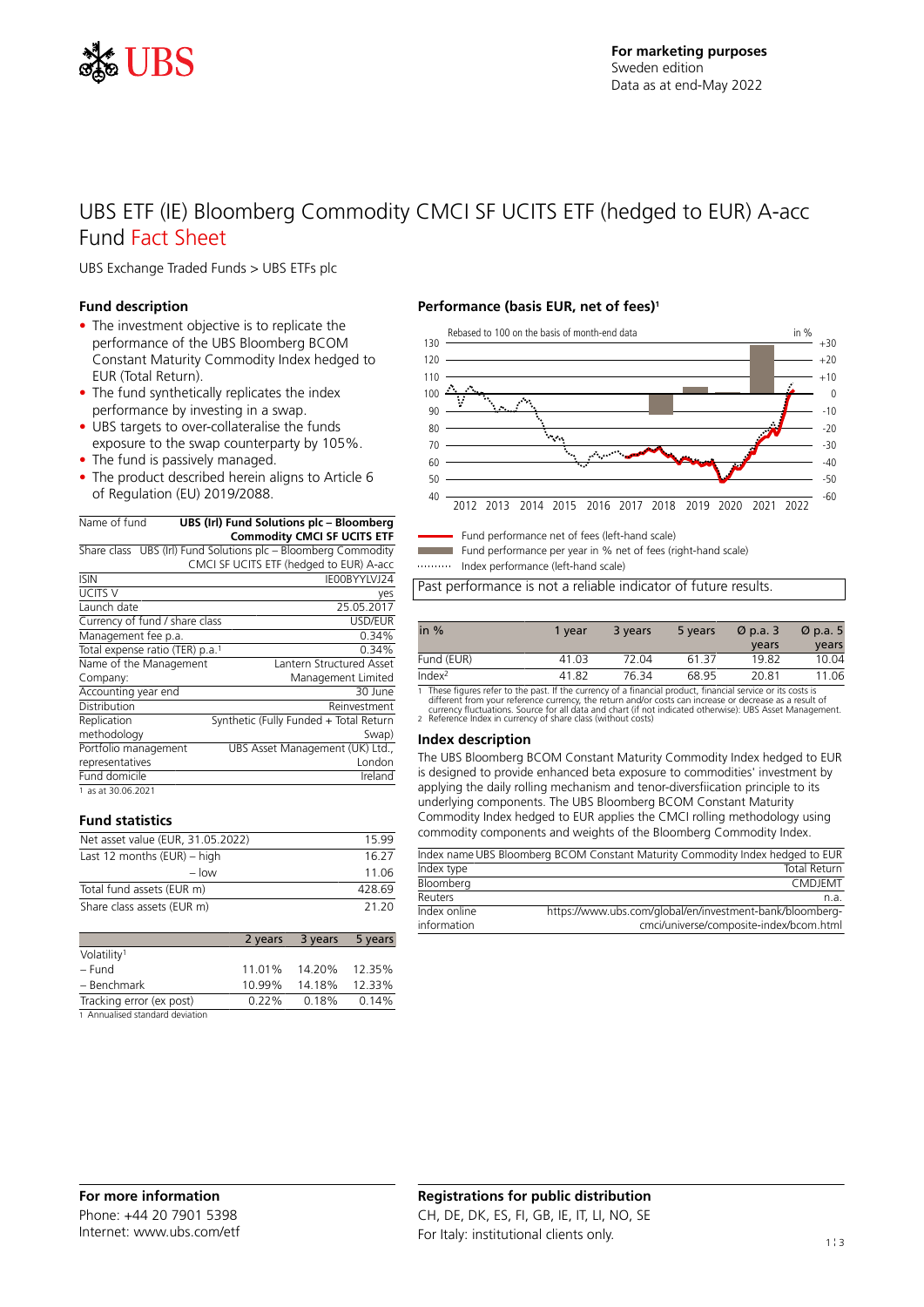# **Index Tenor weights by commodities (%)<sup>1</sup>**

|                       | <b>Composite target</b> |      |                | Availability and weight of maturities |      |      |      |  |
|-----------------------|-------------------------|------|----------------|---------------------------------------|------|------|------|--|
|                       | weight                  | 3m   | 6 <sub>m</sub> | 1 <sub>y</sub>                        | 2y   | 3y   |      |  |
| Natural Gas           |                         | 11.7 | 5.63           | 3.40                                  | 2.61 | 0.00 | 0.00 |  |
| Gold                  |                         | 11.6 | 8.29           | 2.07                                  | 1.22 | 0.00 | 0.00 |  |
| WTI Crude Oil (Nymex) | 9.2                     |      | 3.80           | 2.08                                  | 1.72 | 0.98 | 0.60 |  |
| Brent Crude Oil       | 7.6                     |      | 3.11           | 1.75                                  | 1.40 | 0.84 | 0.50 |  |
| High Grade Copper     | 5.3                     |      | 3.79           | 1.46                                  | 0.00 | 0.00 | 0.00 |  |
| Corn                  | 4.9                     |      | 2.40           | 1.54                                  | 0.92 | 0.00 | 0.00 |  |
| High Grade Aluminum   | 4.8                     |      | 1.52           | 1.12                                  | 1.07 | 0.73 | 0.35 |  |
| Soybeans              | 4.6                     |      | 2.34           | 1.42                                  | 0.85 | 0.00 | 0.00 |  |
| Coffee "C" Arabica    | 3.7                     |      | 1.80           | 1.18                                  | 0.71 | 0.00 | 0.00 |  |
| Soybean Oil           | 3.6                     |      | 2.17           | 1.38                                  | 0.00 | 0.00 | 0.00 |  |
| Live Cattle           | 3.5                     |      | 2.11           | 1.37                                  | 0.00 | 0.00 | 0.00 |  |
| Silver                | 3.3                     |      | 2.42           | 0.53                                  | 0.33 | 0.00 | 0.00 |  |
| Raw Sugar (Sugar #11) | 3.1                     |      | 1.38           | 1.01                                  | 0.75 | 0.00 | 0.00 |  |
| Gasoil                | 3.0                     |      | 1.89           | 1.12                                  | 0.00 | 0.00 | 0.00 |  |
| Zinc                  | 2.9                     |      | 1.47           | 0.89                                  | 0.52 | 0.00 | 0.00 |  |
| SRW Wheat             | 2.7                     |      | 1.47           | 0.82                                  | 0.44 | 0.00 | 0.00 |  |
| RBOB Gasoline         | 2.5                     |      | 1.73           | 0.81                                  | 0.00 | 0.00 | 0.00 |  |
| Nickel                | 2.5                     |      | 1.17           | 0.72                                  | 0.57 | 0.00 | 0.00 |  |
| Heating oil           | 2.4                     |      | 1.32           | 0.66                                  | 0.43 | 0.00 | 0.00 |  |
| Soybean Meal          | 2.4                     |      | 1.48           | 0.89                                  | 0.00 | 0.00 | 0.00 |  |
| Lean Hogs             | 1.9                     |      | 1.13           | 0.72                                  | 0.00 | 0.00 | 0.00 |  |
| Hard Wheat            | 1.6                     |      | 1.02           | 0.56                                  | 0.00 | 0.00 | 0.00 |  |
| Cotton                | 1.5                     |      | 0.93           | 0.57                                  | 0.00 | 0.00 | 0.00 |  |

1 Target weights valid until rebalancing on 1st business day in August. Source: UBS Investment Bank, CMCI Advisory Committee

# **Sector exposure (%)**

| Index             |      |  |  |  |  |
|-------------------|------|--|--|--|--|
| Energy            | 36.4 |  |  |  |  |
| Agriculture       | 28 Q |  |  |  |  |
| Industrial metals | 154  |  |  |  |  |
| Precious metals   | 149  |  |  |  |  |
| Livestocks        | 53   |  |  |  |  |

# **Benefits**

Clients benefit from the flexibility of an exchange-traded investment.

Provides access to this segment of the market with a single transaction.

Optimised risk/return profile thanks to a broad diversification across a range of commodity sectors.

The fund offers a high degree of transparency and cost efficiency.

UCITS compliant fund.

# **Risks**

The fund delivers the return of a broadly diversified commodity index and may therefore be subject to high fluctuations in value. For this reason, an investment horizon of at least five years and corresponding risk tolerance and capacity are required. The returns payable on the fund are dependant on payments received by the fund from the swap counterparty under the terms of the relevant swap and therefore are subject to the credit risk of the swap counterparty. In the event that the swap counterparty defaults under the terms of the relevant swap, the fund may suffer a loss. Every fund has specific risks, which can significantly increase under unusual market conditions. Sustainability risks are not considered as part of the Index selection process. Therefore, sustainability risks are not systematically integrated. The fund's assets are passively managed. As a result, the net asset value of the fund's assets is materially dependent on the performance of the underlying investments. Losses that could be avoided via active management will not be offset.

# **Listing and trading information**

| Exchange               | Trading currency | Trading hours (local time) | <b>Bloomberg Ticker</b> | <b>Reuters RIC</b> | iNAV Bloomberg |
|------------------------|------------------|----------------------------|-------------------------|--------------------|----------------|
| Deutsche Börse (XETRA) | eur              | 09:00am - 05:30pm CET      | BCFF GY                 | <b>BCFF DF</b>     | UFTFRCFF       |
| SIX Swiss Exchange     | EUR              | 09:00am - 05:30pm CFT      | <b>BCCMF SW</b>         | BCCME.S            | <b>IBCCME</b>  |